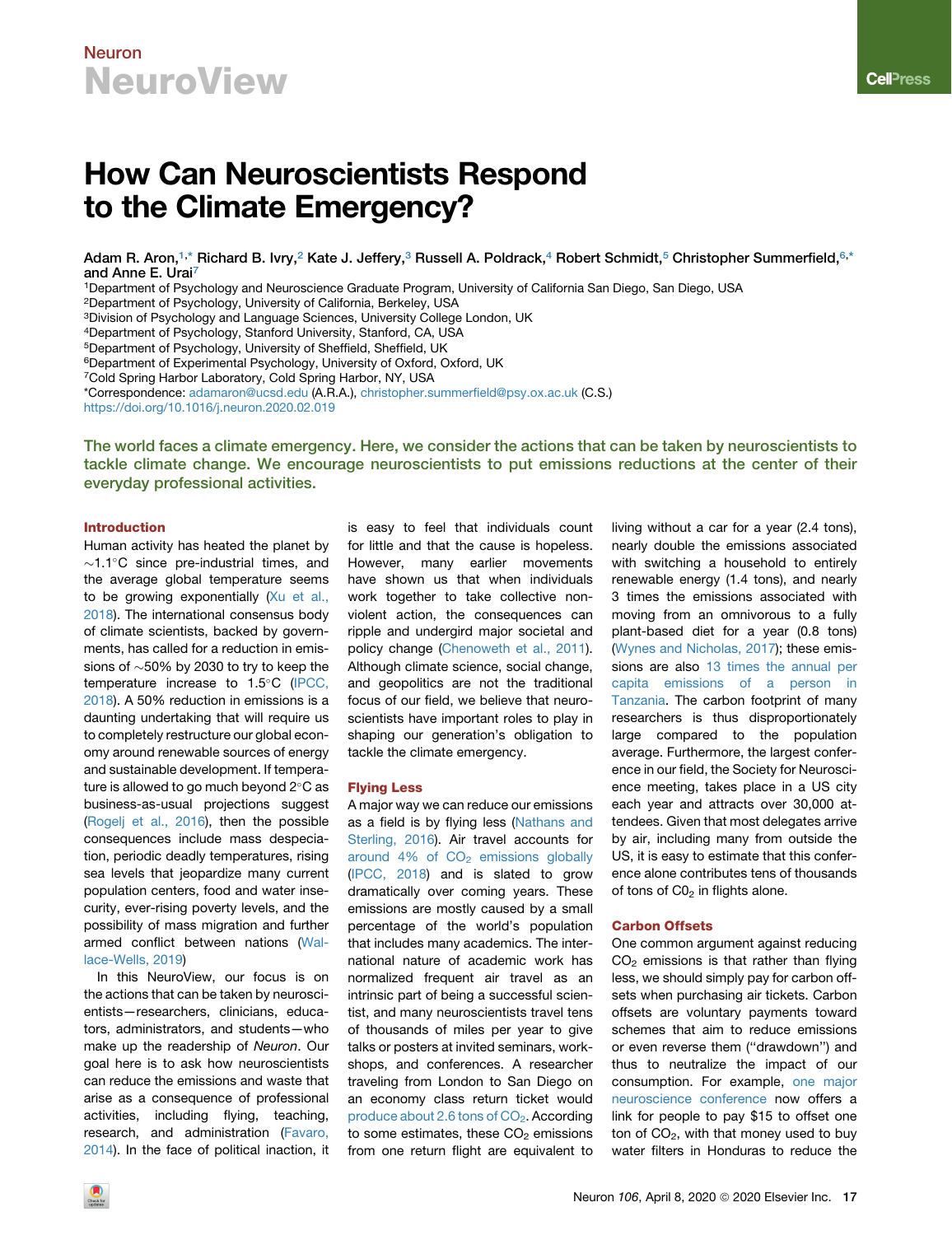## Neuron **NeuroView**

need for local people to use wood when boiling drinking water.

However, a closer look at carbon offsets suggests that they are at best a partial solution and [at worst actively harmful.](https://academicflyingblog.wordpress.com/2020/02/04/we-dont-need-aviation-offsets-institutions-and-individuals-can-own-their-carbon-emissions/) There are at least three serious arguments against offsets. The first concerns uncertainty about the benefit that the offsets actually confer. It is important to realize that offsets only truly neutralize the impact of consumption if the schemes meet the *additionality* requirement; i.e., the emissions reductions would not have happened without our payment. For example, if a government scheme began to sanitize Honduran drinking water, then the offset one paid for one's flight would not be additional. Analysis of a major scheme, the Clean Development Mechanism under the Kyoto protocol, showed that the vast majority of projects for emissions reduction were [not truly](https://ec.europa.eu/clima/sites/clima/files/ets/docs/clean_dev_mechanism_en.pdf) [additional](https://ec.europa.eu/clima/sites/clima/files/ets/docs/clean_dev_mechanism_en.pdf) and also noted that the same problem continues to bedevil current schemes ([Haya et al., 2019\)](#page-3-8) There is thus uncertainty about whether such schemes truly offset the  $CO<sub>2</sub>$  emitted by flying.

Second, the scale of the activity required to truly offset the emissions cost of flying may be unfeasible or prohibitive. For example, reforestation enhances net uptake of carbon from the atmosphere and is thus widely regarded to be an important tool in combating climate change. However, reforestation may actually increase carbon emissions if not managed carefully ([Naudts et al., 2016\)](#page-3-9). Furthermore, each tree planted only offsets  $\sim$ 20 kilos of C0<sub>2</sub> per year, whereas annual emissions from aviation are about of half a billion tons; thus, vast, continent-sized stretches of land would need to be devoted to reforestation for viable offsetting ([Skidmore et al., 2019](#page-3-10)).

The final argument is that some offset schemes may inadvertently be actively harmful. Some may create perverse incentives. For example, methane capture schemes funded from offsets have been found to increase the profitability of coal mines, thus potentially prolonging their lifespan<sup>6</sup>. More generally, offset schemes may be actively detrimental to reducing emissions if they stem the tide of people who reduce their flying by offering a false hope that their footprint can be reduced with a small tax. In short, offset schemes

may discourage us from flying less when in actuality, flying less is required to avoid catastrophic climate change. There is thus a risk that offsets do more harm than good.

Additionally, it may be naive to imagine that a small payment, such as \$15 per ton, can offset the several tons of emissions typically generated by a long-haul return flight. For comparison, the approximate cost of direct air carbon capture—a truly additional scheme—is  $\sim$ \$200 per ton [\(Keith et al., 2018](#page-3-11)), an order of magnitude higher. And indeed, the consequence of paying the substantial fee for this nearcertain and additional benefit would be to actually reduce flying itself. Overall, these considerations suggest that by far the best solution is to fly less and thus to help ensure that the planet's reserves of carbon remain locked in the ground for as long as possible.

### Climate Justice

Frequent travel allows neuroscientists to promote their work and thus increases the rate at which new ideas spread. Travel also builds and fosters our international community, as friendships, connections, and collaborations are forged between individuals in geographically distant laboratories with shared research interests. International travel may be particularly beneficial to more junior researchers or those from the developing world, who have not yet had a chance to establish themselves within the neuroscience community. Any call to climate action must therefore seek to mitigate the risk that some members will be disproportionately disadvantaged by steps taken to reduce emissions.

The term ''climate justice'' recognizes that those whose actions have contributed the least to our planetary predicament thus far (i.e., the poor, the young, and the vulnerable) are likely to suffer the worst consequences of the climate emergency. Conversely, this means that those senior researchers who have built their careers by establishing networks of collaborations through many decades of frequent air travel should be first in line to commit to flying less. They should also be on the front line of arguing for institutional change in the service of emissions reductions.

More generally, the culture of the academic neuroscience community currently places junior researchers (as well as those from developing countries) in an inescapable bind—it is very difficult to establish oneself without committing to traveling internationally to take up training positions abroad, to meet relevant senior colleagues, and to present work at conferences and seminars. We need to rethink how we build our networks within the neuroscience community and to normalize other modes of teaching, collaboration, and information dissemination that do not rely on in-person meetings. We need to find ways to allow everyone in the community—including students and early career researchers to prosper without being obliged to commit to frequent travel.

Of note, widespread adoption of new modes of interaction (such as immersive virtual reality) that do not require travel will have the additional benefit of widening participation to groups who typically find travel more difficult—for example, those from countries subject to visa restrictions or for whom travel is prohibitively expensive, those with disabilities, or those with young children or other family responsibilities that make prolonged absence from home particularly difficult.

### Virtual Participation at Conferences and Seminars

The organizers of conferences and workshops should consider measures that will reduce the carbon footprint of the event while continuing to widen participation. First, virtual participation can be encouraged. Although this has historically been a rather clumsy option to implement, rapid technological development means that immersive systems allowing for fluent interactions are now available at relatively low cost. One simple but effective measure is to make talks and submissions (e.g., papers, posters) freely available so that interested delegates from further afield do not have to travel by air to participate. Some conferences already offer excellent prototypes for this model. For example, the popular machine-learning conference NeurIPS makes videos of all events [immediately and freely available](https://slideslive.com/neurips/) [online](https://slideslive.com/neurips/) in an easily accessible format.

Another suggestion is to organize the meeting according to a ''hub and spokes'' scheme where the main meeting (e.g., in country A, the ''hub'') is accompanied by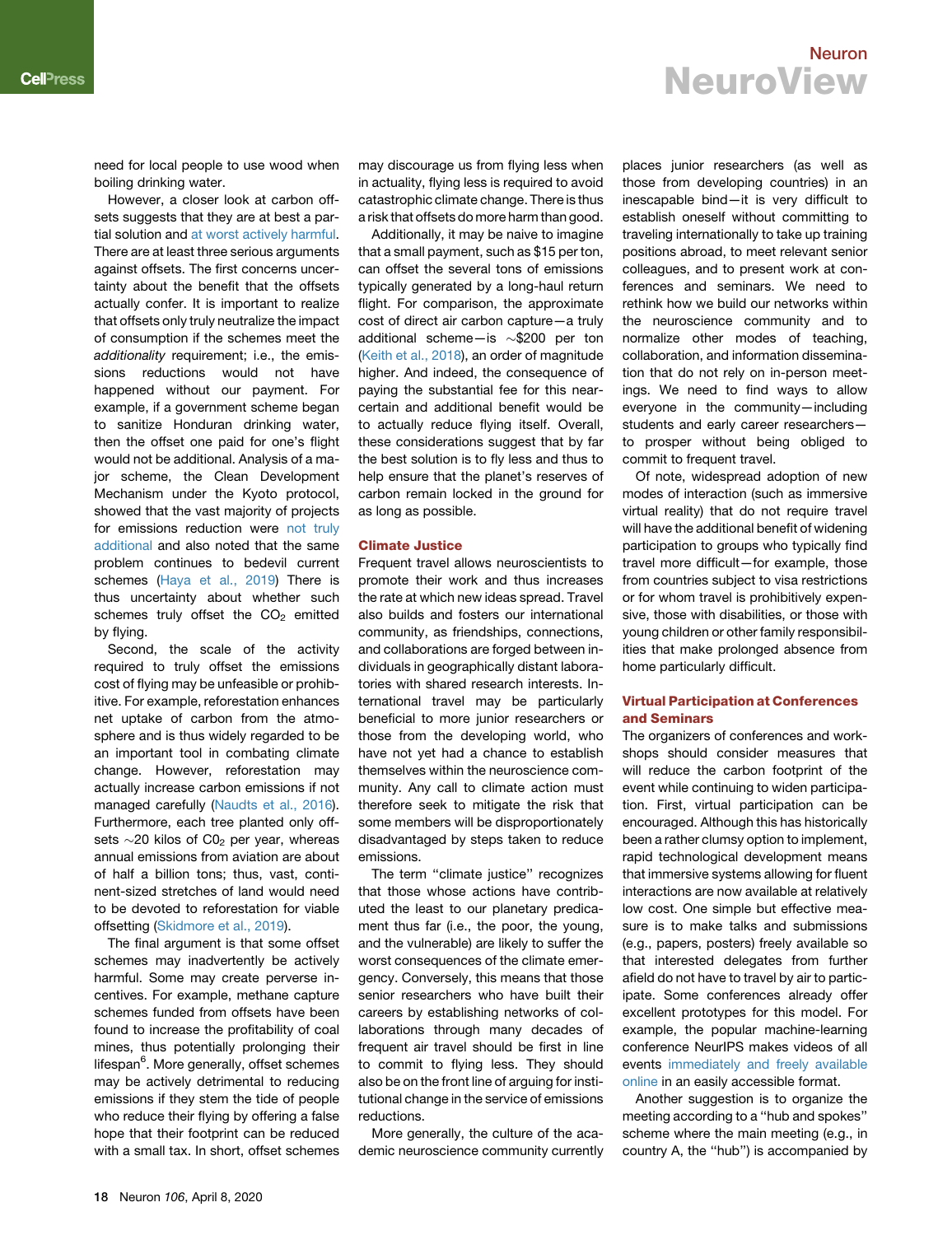## Neuron **NeuroView**

smaller meetings (in countries B–Z, the ''spokes'') that are attended by local participants, with [hub and spokes meetings](http://www.brainhack.org/global2018/) linked by videoconference. The ''spokes'' meetings can combine broadcasts of talks and elaborate on discussions from the main meeting but simultaneously provide local activities that permit networking and facilitate the building of collaborations closer to home. Neuroscientists can also organize, support, and attend more local conferences and workshops. Although this may not completely replace international meetings, it is a step forward in reducing their number and size. More generally, we hope that it will become standard practice for conferences to publish their estimated carbon footprint (according to an agreed standard) to allow potential delegates to take this into consideration when choosing which meeting to attend (Ponette-González [and Byrnes, 2011\)](#page-3-12).

Academics also frequently travel to deliver seminars. Organizers who are populating the speaker program could consider offering the option of a virtual visit, whereby the talk is delivered remotely and beforehand while the Q & A and/or 1:1 meetings could occur live via videoconference; good [examples](https://greenseminars.ch/) already exist. This approach would permit most of the high-quality interaction that normally occurs during a research visit. If the organizers are looking for in-person visitors, in the spirit of climate justice, they might consider reserving places for early career researchers or those from under-represented groups who stand to benefit more from the opportunity to meet and socialize face-to-face with like-minded colleagues. In addition, host institutions should ensure that in those areas where train travel is a viable alternative (e.g., across Europe), speaker invitations could include an encouragement to travel by land and confirm that the associated costs would be reimbursed even if they are higher than for plane travel. Funders have a part to play here, by making up the difference between flying and other forms of travel.

### Reducing Waste and Energy Consumption in Our Research

Scientific research can be an enormously resource-intensive exercise. Even seemingly innocuous activities, such as using the internet, can contribute. The information and communications technology sector, which underpins much research, is estimated to be responsible for about 2% of global CO<sub>2</sub> [emissions.](https://www.parliament.uk/documents/post/postpn319.pdf) Most neuroscience researchers will recognize the energy-intensive nature of their research, in particular if it involves the analysis of large datasets or large-scale computational simulations. Although not directly related to climate change, we should also take seriously the ecological effects of plastic waste from laboratory equipment, protective clothing, animal care, and bench consumables, as well as toxic chemicals, all of which threaten biodiversity. We are also permanently depriving future generations of non-renewable resources like helium. As a profession, we need to work toward more sustainable practices in the long term.

Some researchers have begun initiatives to try and reduce waste (see [http://](http://www.mygreenlab.org) [www.mygreenlab.org;](http://www.mygreenlab.org) for an example, see [Rae, 2019](#page-3-13)). However, the institutions within which we work must take on board the seriousness of the environmental crisis and weigh it equally with a commitment to individual health and safety. Funders and institutions need to consider whether all research is essential, given the planetary destruction it entails. One approach could be for institutional auditing of the resources used to generate a research output. Currently, people are rewarded for the money they spend (bigger grants meaning more promotion, etc.), but not penalized in any way for what they consume in the course of their research. We need a culture change within and across our institutions to tackle the climate emergency. A spin-off benefit will be allowing small, low-resource-use labs to compete on a more equal footing with their giant counterparts.

### Using Our Positions of Responsibility to Tackle the Climate **Emergency**

Neuroscientists are researchers, clinicians, educators, and administrators and also public voices for science-based policies. As researchers and clinicians, we can fly less and try to influence others to do the same. As educators, we can also seek to directly instill in our staff and students a sense of urgency about the climate emergency through our personal

interactions and in formal teaching settings. For example, we can teach classes that foreground the climate emergency or else build climate into our standard syllabus, for example, using the climate emergency when teaching about cognitive biases, decision-making, programming, or big data ([Aron, 2019\)](#page-3-14). As neuroscientists, we can collectively try to build a lab culture that acknowledges the scale of the challenge posed by the climate emergency and that is supportive of local initiatives that are geared at raising awareness or protesting inaction. One could convene or request a lab meeting on how the team can reduce emissions in its everyday activities.

As administrators and members of institutional bodies, we have yet more leverage. For example, we may sit on department and university-wide committees that make decisions about travel, spending, and investments. We can recommend that videoconferencing is used for seminars; that large open-house visits are replaced with systematic virtual interviews; that catering for departmental events has mainly vegetarian or vegan options; that our departments and institutions shift funds out of the principal banks that are [heavily implicated in funding fossil](http://priceofoil.org/content/uploads/2019/03/Banking-on-Climate-Change-2019-final.pdf) [fuel extraction](http://priceofoil.org/content/uploads/2019/03/Banking-on-Climate-Change-2019-final.pdf); that our university endowments and pensions are divested of fossil fuel stocks; that we and our colleagues learn how to purge our personal retirement funds of fossil fuel stocks; that our campuses shift local energy supplies away from natural gas to majority electricity and eventually renewable-supplied electricity; that our campuses invest in better transportation to discourage personal solitary driving; and many other actions. Students and early career researchers who do not sit on institutional committees can nevertheless organize themselves to campaign for these changes, especially where departments are slow to react. Finally, we can also be public voices for science-based responses to the climate emergency.

### How Can Funders of Neuroscience Research Contribute?

The neuroscience community also encompasses people involved in grant review and the disbursement of research funds. They too have a significant role in tackling the climate emergency. When